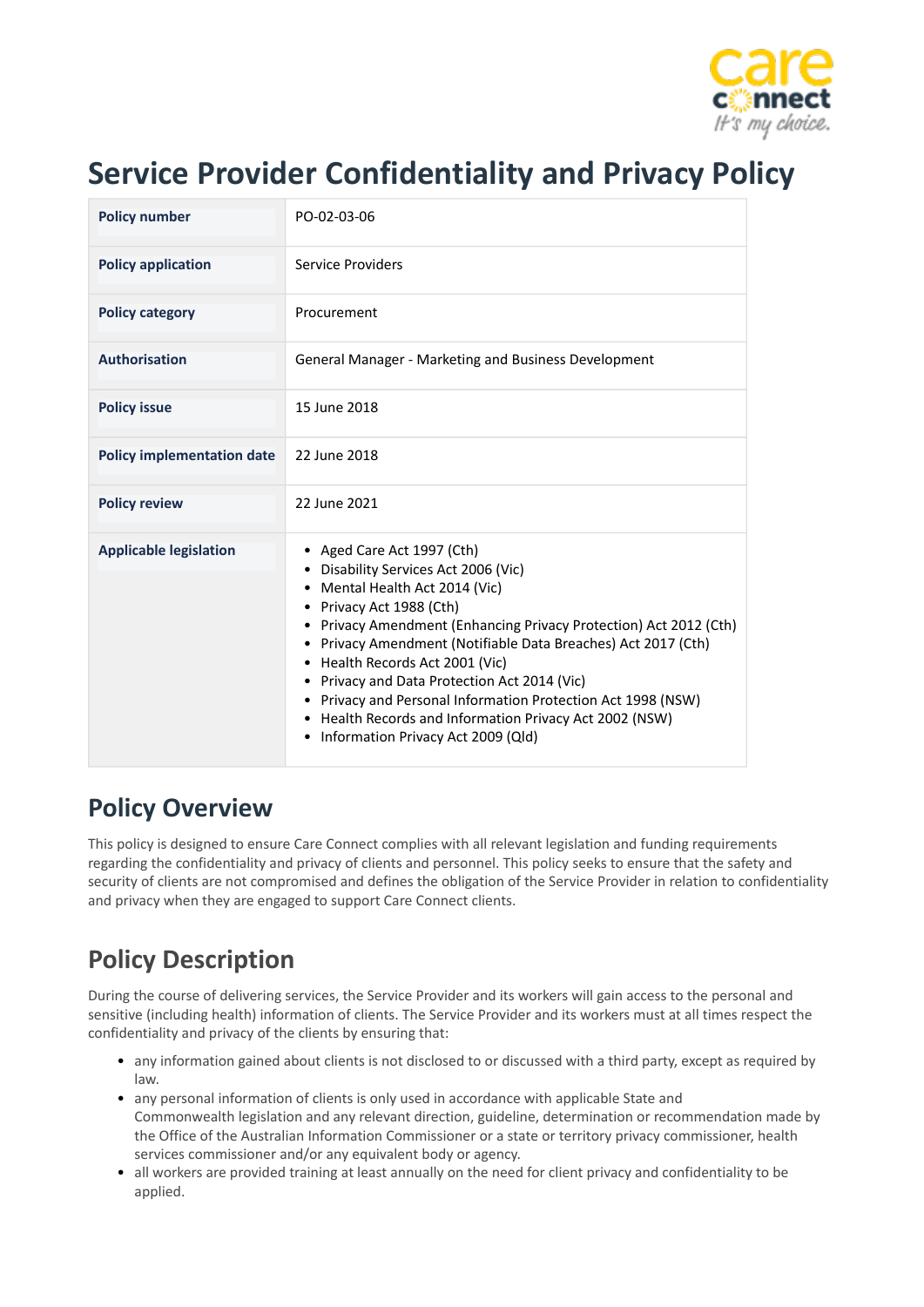The Service Provider must ensure that all personal information of clients is held in Australia and keep the terms of the Agreement between Care Connect and the Service Provider, and any confidential information of Care Connect, strictly confidential, except as required by law. Where a breach of confidentiality or privacy occurs, the Service Provider is to notify Care Connect immediately in writing. The Service Provider will work with Care Connect to resolve the breach and implement required steps that protect clients from any recurrence of the incident.

Both Care Connect and the Service Provider will ensure that the privacy of personal information of each other's employees is respected and will keep such information confidential, except as required by law. Where a breach of privacy occurs, both parties will work to implement the required steps to prevent a recurrence of the breach.

The Service Provider must not publicise or promote that it has provided the services to Care Connect without prior written approval of Care Connect which will not be unreasonably withheld.

The Service Provider will be responsible for its own costs in correcting any process, systems or training that arises from a breach of confidentiality or privacy for which it is responsible.

*Qualification: Where the Service Provider has its own policy governing these requirements, that policy is to apply to its organisation provided it addresses all aspects of this Care Connect policy. Where the Service Provider's policy does not address all or any aspect of this Care Connect policy, the Service Provider is to ensure that its personnel, agents and contractors are aware of and comply with these requirements.*

#### **Associated Documents**

#### **Reference Documents**

| <b>Document Name</b> |
|----------------------|
|                      |

### **Definitions**

**Agreement** - Agreement and Terms and Conditions (previously Short Form Deed, Service Provider Agreement or Home Care Services Agreement) executed between Care Connect and a preferred Service Provider.

**Confidentiality** – what is discussed between a client and a staff member is kept private and cannot be discussed without the client's permission.

**Data Breach** - is when personal information held by Care Connect, its contractors and Service Providers is lost or subjected to unauthorised access, modification, disclosure, or other misuse or interference.

**Health Information** - information or an opinion about an individual's physical health, mental or psychological health, their disability, or any health services provided to them or to be provided.

**Personal Information** – as defined by the *Privacy Act 1988* (as amended) is information or an opinion about an individual, or an individual who is reasonably identifable, whether true or not, and whether recorded in a material form or not.

**Preferred Service Provider** - a provider approved for use in service delivery to clients who has met all compliance and Care Connect requirements and has an Agreement with Care Connect signed by a duly authorised Care Connect representative.